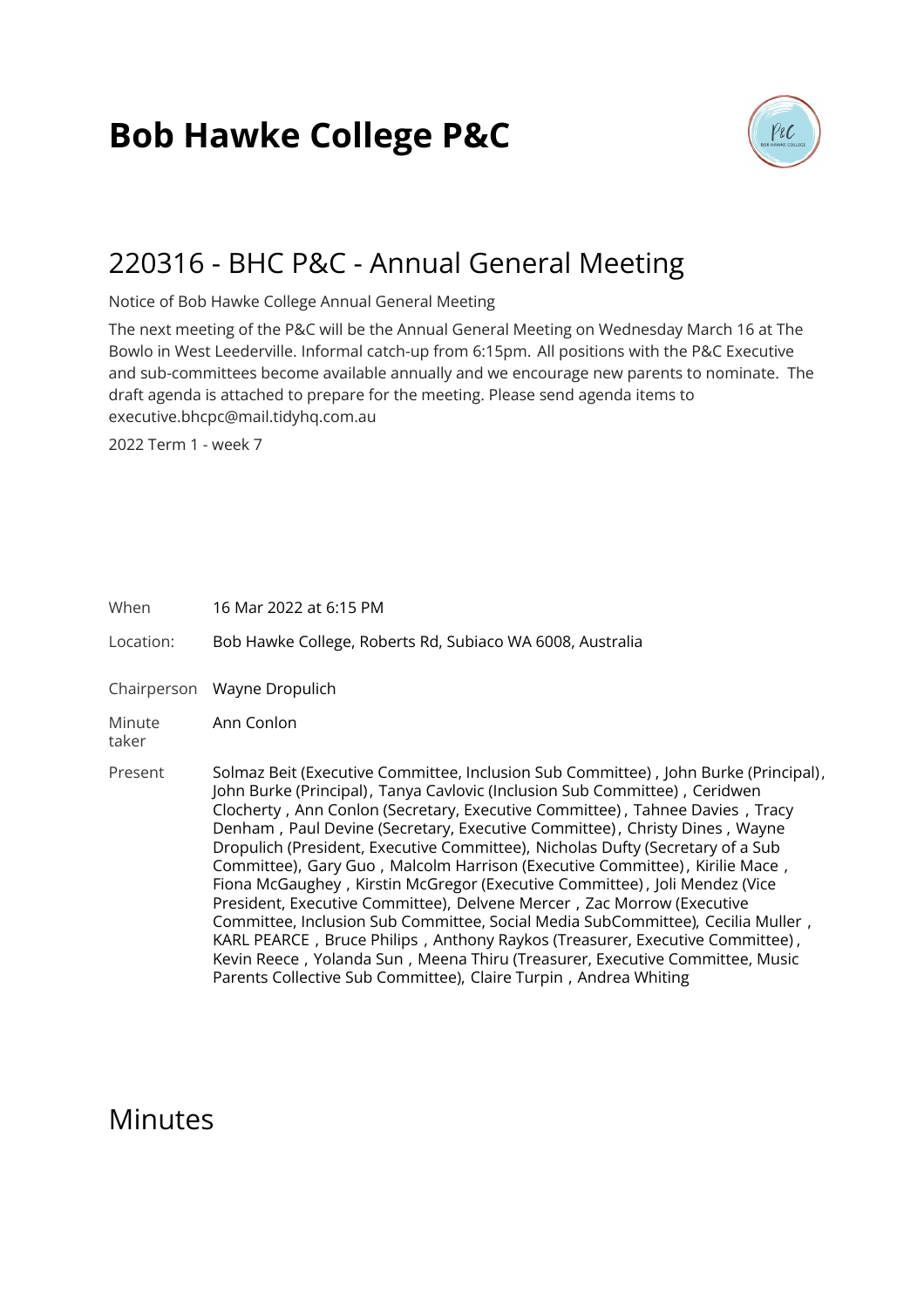#### **1. Social Chat and General Q&A**

#### **2. Roll call of financial members**

#### **3. Introductory Remarks**

Before we begin, we would like to acknowledge the traditional custodians of the land we are meeting on, the Whadjuk people. We acknowledge and respect their continuing culture and the contribution they make to the life of this city and this region. Welcome to all the parents and new members attending and those on line tonight.

We declare that there are sufficient financial members present to constitute a quorum for a General Meeting. We declare this Annual General Meeting open at 6:44 pm.

#### **4. Acceptance of Previous Minutes - Exec and General**

WD proposed a motion t hat the minutes of the previous General Meeting on February 9, 2022 and the Executive Meeting on March 8, 2022, be accepted as true and correct. Seconded by - Meena

#### **Decision**

Motion to accept previous minutes - **passed**

#### **5. Correspondence - In and Out**

Invite from Celia Hammond MP, Federal Member for Curtin, to submit EoI for project to receive nomination under the Planting Trees for the Queen's Jubilee programme. Aim - Increase community awareness & celebration of Her Majesty's Jubilee

- cerate a legacy of tree planting across the nation for Australians to enjoy
- increase &/ enhance tree canopy in the area

Letter from DG Lisa Robert with information about Covid safety measures being employed by schools.

[Letter\\_from\\_Lisa\\_Rodgers\\_to\\_parents\\_and\\_c....pdf](https://s3.tidyhq.com/orgs/b5f25cff9c5e/attachments/1826d95ed5c75d0ff0f26de08d7d89c2421b7e17/Letter_from_Lisa_Rodgers_to_parents_and_caregivers_3_March_2022.pdf)

#### **6. P&C Presidents Report**

Welcome everyone & thanks to all who have been part of the P&C this past year. Following on from the survey done in first year as to what the community wanted from P&C, I think we have fulfilled the request to connect parents and school.

Encourage parents to get involved in the P&C.

Subcommittees include Events, MPC, Fathering Project, Social Media and Inclusion. Here's to a great year ahead.

[BHC\\_P\\_C\\_AGM\\_2022\\_-\\_Presidents\\_Report.pages](https://s3.tidyhq.com/orgs/b5f25cff9c5e/attachments/ab303f769ea8345aab7ffa77488960b6cf05528f/BHC_P_C_AGM_2022_-_Presidents_Report.pages)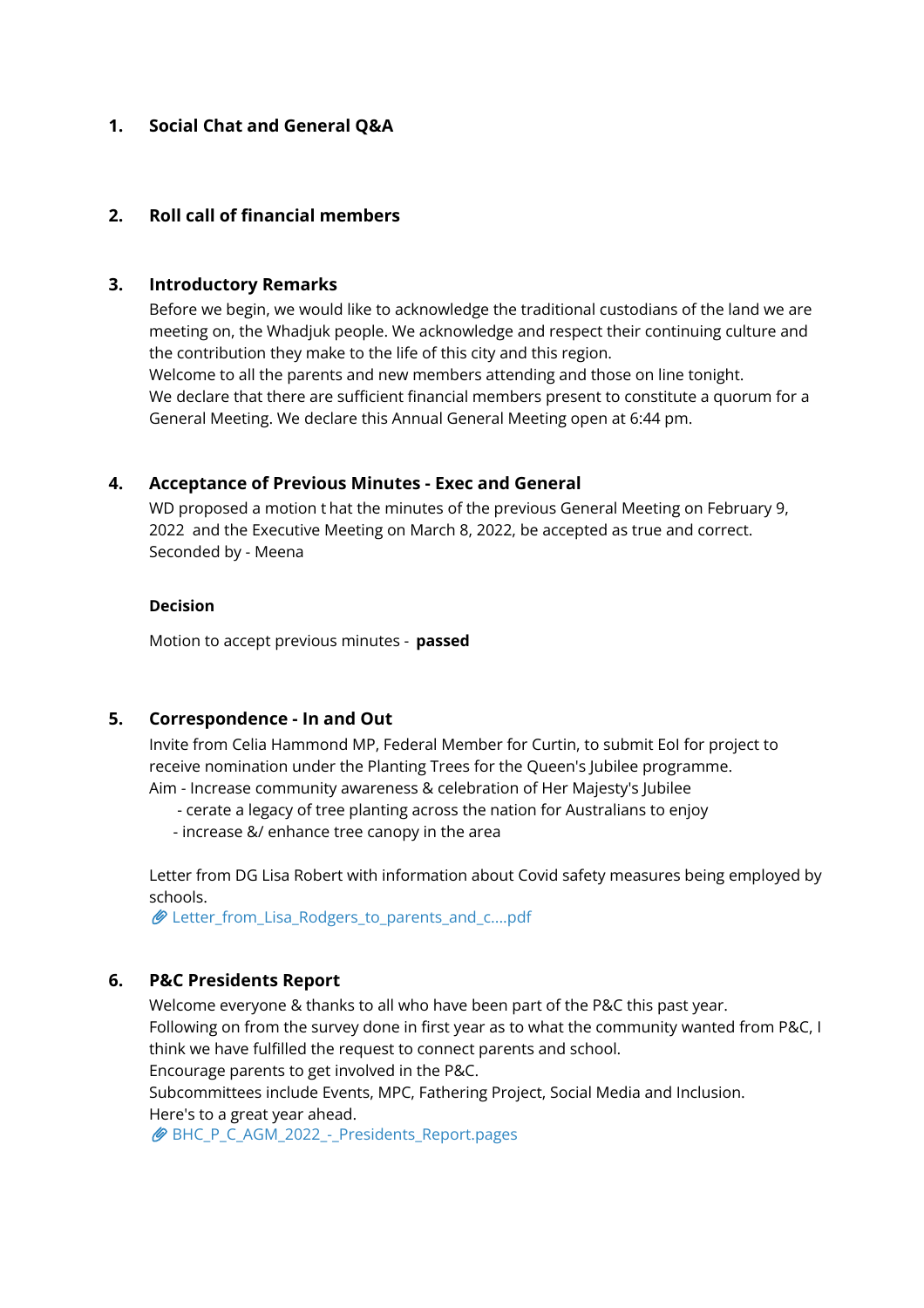#### **7. Treasurer's Report**

See attached reports. Have included some invoices from \$23,782.11 balance so far. Some more funds coming through from the school but not available in time for this meeting. Financials 021 [Bob\\_Hawke\\_College\\_P\\_C\\_2021\\_Financial\\_Stat....pdf](https://s3.tidyhq.com/orgs/b5f25cff9c5e/attachments/4418eda87010584e974fdc375bd4ef93c2fb2da1/Bob_Hawke_College_P_C_2021_Financial_Statements_Revised.pdf)

#### **7.1. Declaration of Solvency for 2021**

Motion proposed to declare P&C solvent and approve the financials for this past year. Seconded - ALL Passed YES

Item - budget for 2022. Waiting for communication from the school as to how the money would be spent/wish list. on next agenda.

New bank account - Wayne, Anthony, Paul, Joli. WD will guide you through the process.

#### **Decision**

Motion proposed to declare P&C solvent and approve the financials for this past year. - PASSED

#### **7.2. 2021 Financials presented and adopted**

Seconded - ALJ Passed YES

#### **Decision**

Motion proposed to accept the revised 2021 financials - PASSED

#### **7.3. Budget submitted for 2022**

Waiting for school to indicate directions for spending for the year. [BHC\\_PC\\_Budget\\_draft\\_for\\_discussion\\_10.11.....pdf](https://s3.tidyhq.com/orgs/b5f25cff9c5e/attachments/ad852a95b61098291c6f144d0c4e66128adcd182/BHC_PC_Budget_draft_for_discussion_10.11.2021.pdf)

#### **Decision**

Motion to pass budget deferred to next general meeting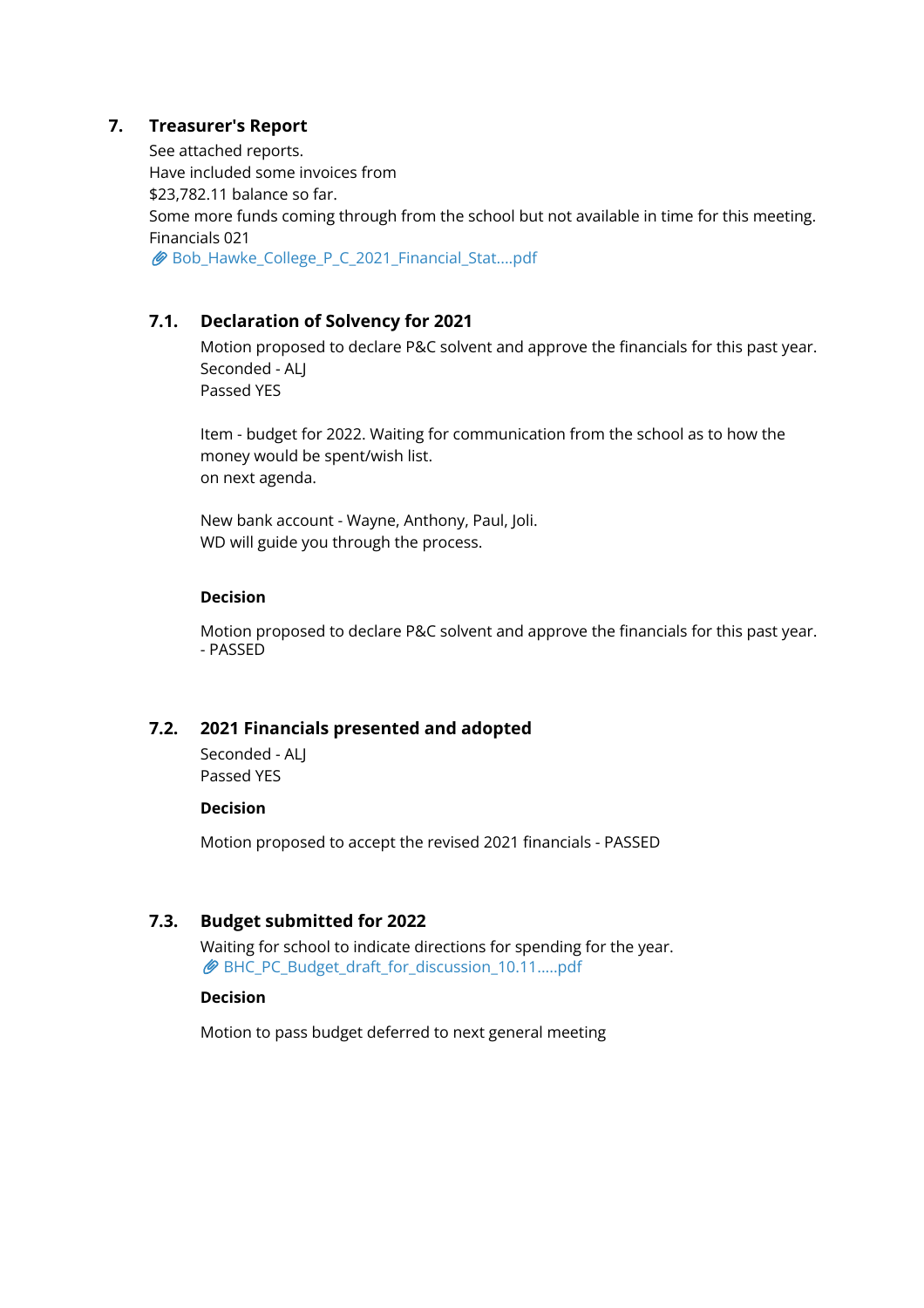**7.4. Motion for contingency spending per WACSSO: That the Treasurer and President, together, have the delegated authority to spend up to \$200 per event on unforeseen expenses with a motion to retrospectively approve at the folloing General Meeting.**

200 can be spent on treasurer and president without going though the whole P&C. Mal - is that enough?

Keep it at that for now. Mal seconded, Passed YES

#### **Decision**

Motion for contingency spending - PASSED

#### **8. Declaration that the returning officers for the Election Process are W. Dropulich (President) and J. Burke (Principal)**

#### **9. Elections of Office Bearers**

#### **9.1. President**

Wayne Dropulich elected unopposed for President

#### **Decision**

President confirmed - Wayne Dropulich

#### **9.2. Vice President**

Kevin Reece. absent as had to attend a meeting. part of fathering of mt Hawthorne ps. Joli Mendez - present. Happy to be VP, busy. Mechanical engineer. Is a mum of Yr 9 in gat.

Gary Guo - online. electrical engineering background. MBA candidate UWA. International company. Certified project manager. application for VP to contribute to P&C

JB as returning officer to count votes... Result - Joli

#### **Decision**

Vice President confirmed - Joli Mendez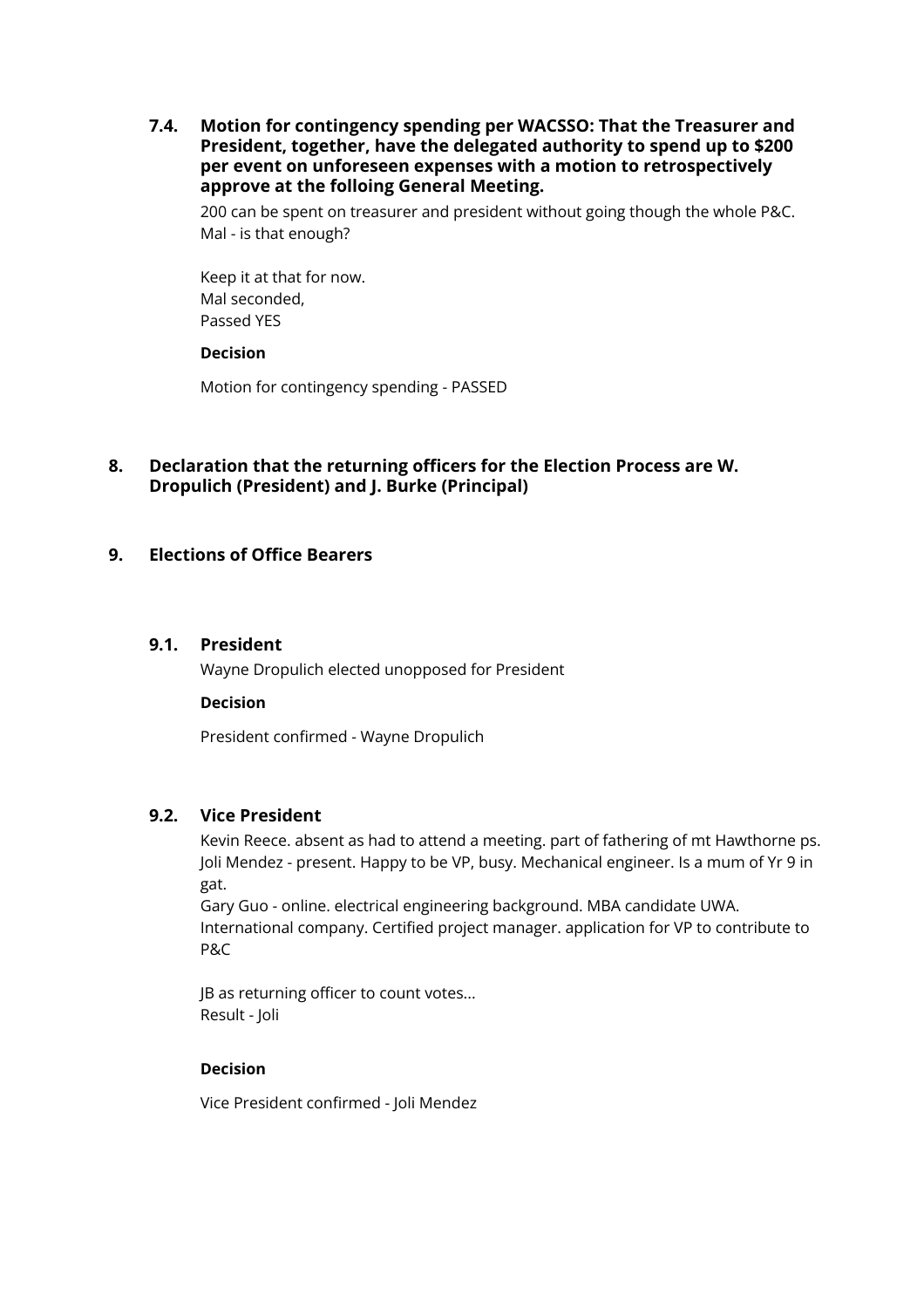#### **9.3. Secretary**

Paul Devine uncontested candidate.

#### **Decision**

Secretary confirmed - Paul Devine

#### **9.4. Treasurer**

2 nominations

Anthony Raykos - works in Os Pk as accountant and tax agent. Feels he could take this role on. Ethan is in year 8, plus 2 children in yr 5 & 3 at WLPS Karl Pearce - always happy to give back to the school. Has the skills to commit to position. Prof has worked across public and private business. Currently completing CPA studies. Passionate about education . Also happy to collaborate with P&C to benefit our children. Child is Katlyn Pearce, yr 7, from Subiaco PS, also has a child in yr 5.

Result - ANTHONY RAYKOS

#### **Decision**

Treasurer confirmed - Anthony Raykos

#### **9.5. Executive Committee Members - up to 5**

Leonie Allison Solmaz Beit Mal Harrison Zac Marrow Kirstin McGregor 5 Executive Committee members ran uncontested. WD Declared as these members accepted as Exec members of committee Congratulations

#### **Decision**

5 Executive Committee members ran uncontested: Leonie Allison, Solmaz Beit, Mal Harrison, Zac Marrow, Kirstin McGregor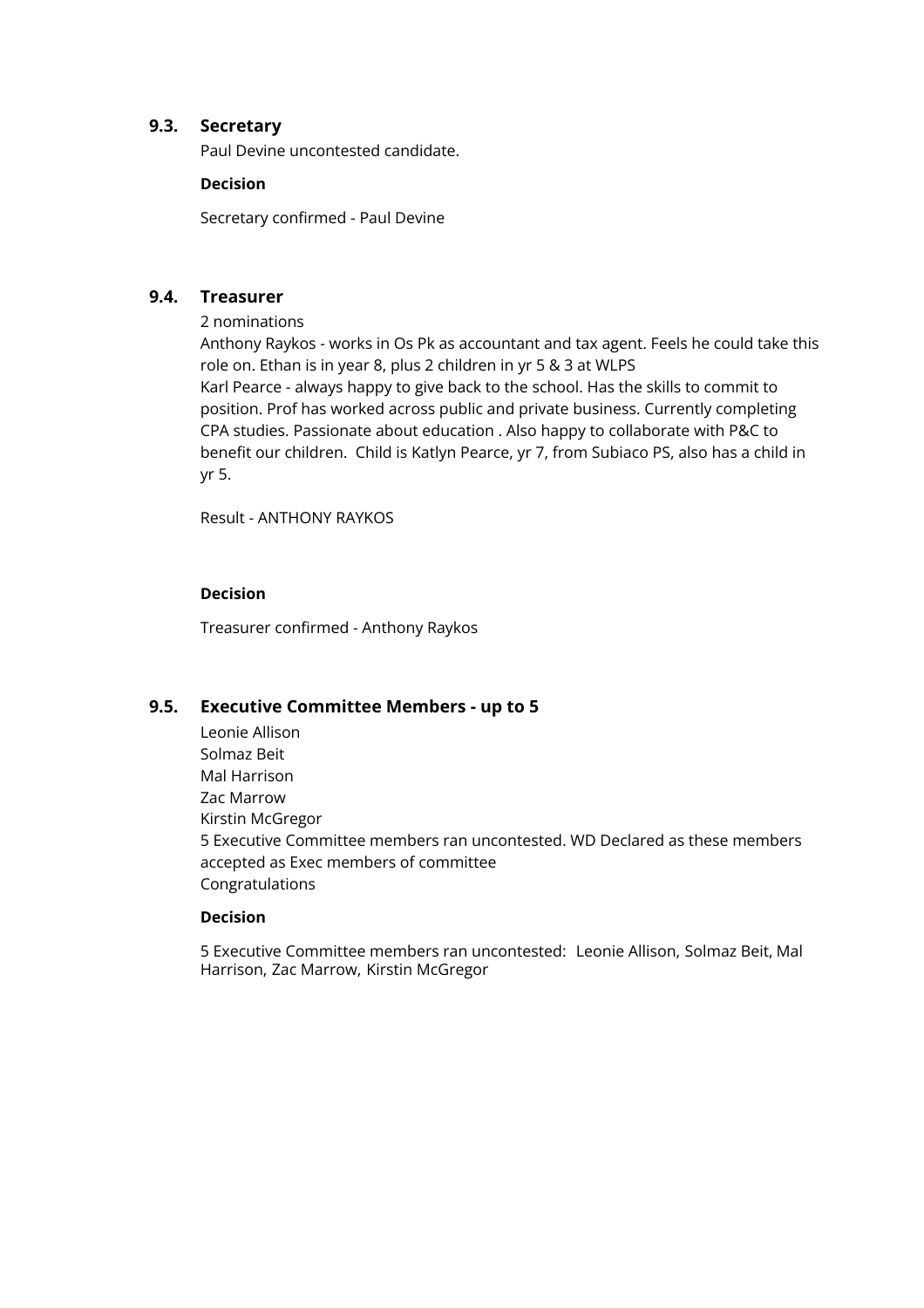**9.6. Sub-Committee leads to be nominated at committee mtgs - Events, Social Media, Music, Fathering Project, Inclusion**

Events - ? to be confirmed at first Events meeting Social Media - Zac Morrow Music - Caz Shurmer Fathering - Mal Harrison Inclusion - Solmaz Beit

Open to floor and online for all who would like to be involved in a subcommittee *spei now or forever hold your peace*!!! Interested in joining committees: Events - Nicholas Dufty, Leonie Allison, Solmaz Beit, Claire Turpin, Kerrilee Mace, Christy Dines, Bruce Philips, Anthony Raykos Inclusion - Solmaz Beit, Zac Morrow, Tracey Denham, Tanya Cavlovic (Olga happy to be involved where needed) MPC - Caz Shurmer, Kristin McGregor Fathering Project - Mal, Nicholas, Zac Morrow Social Media - Zac Morrow, Amanda Jones, Wayne Dropulich, Michael Pearson, Cecelia Bouche, Jocelyn

#### **9.7. Confirmation of new bank account signatories**

#### **Decision**

Bank Account signatories confirmed: Wayne Dropulich, Joli Mendez, Anthony Raykos, Paul Devine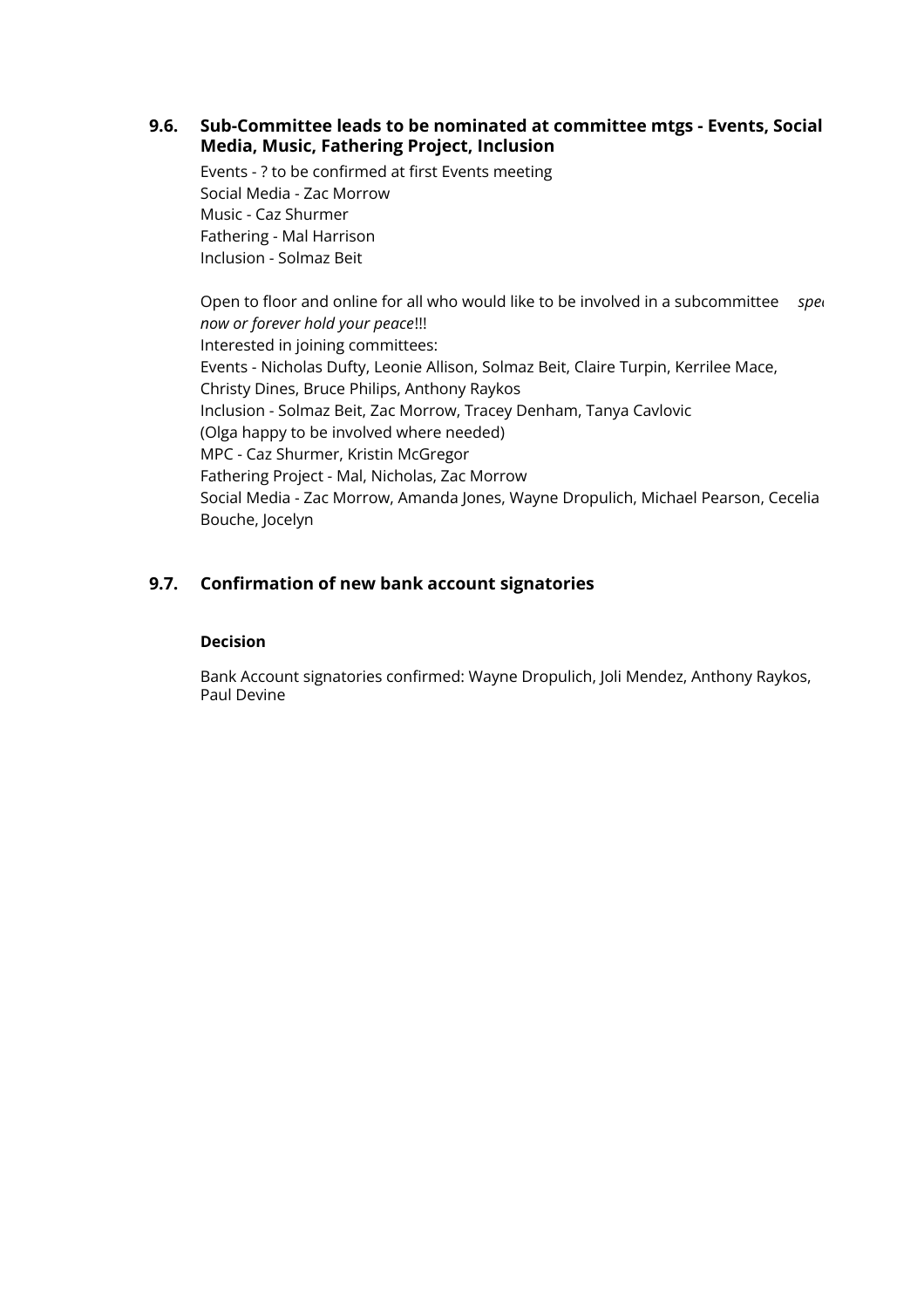#### **10. School Board Report**

Only 1 board meeting this year. Parent observer to that meeting, happy to have parents attend. 4 sub committees, a lot of work done behind scenes. Reviewed 2021 report to be released soon. 2021-22 business plan. Progress and very ambitious plans for a HS. Looked at Covid planning for the schools Key matters to be progressed by the Board - uniform additions and changes. Has been a hot topic on FB, Board very much trying to progress things through the school. Working wiht the school uniform provider, hoping to get updates soon. Particular track pants and look at the school shorts. Positive behaviour policy - consistent behaviour amongst the students

Will be using online format for the next meeting.

All parents invited to attend as observers.

Elections coming up. This year will be 2 parents and 1 teacher positions free. Nominations open in week 9 this term.

Also looking at setting up sub committees and would love participants to be involved. [BHC\\_Board\\_Report\\_for\\_P\\_C\\_160322.pages](https://s3.tidyhq.com/orgs/b5f25cff9c5e/attachments/395e23a56a196e3149e53d207fd693dec46f701d/BHC_Board_Report_for_P_C_160322.pages)

#### **11. Principals Report**

JB - acknowledge the country on which we stand. Plus this film-noir set that we are at now. Vision for the P&C - not all HS have P&C, so we are very lucky to have such a slick organisation. Covid has dominated the last few weeks. Under 30 cases Covid students and 2 staff members. Give you information that people need to know.

8 today, previous high 6

Uniform - kids have had input into the shorts. Uniform concepts been great and designing it all. Tracksuit still a work in progress. Have to get design to Board. Think short situation resolved. Hope to get in place for winter.

ALJ - Goofy with button down shirts. ? polo shirts

JB - Not a quick turn-about to get change, but will happen. One thing at a time

Yr 9 camp term 3 Steps Camp 3 day 2 night hiking trip south west of WA Harmony next week.

International neurodiversity week.

Start with harmony move to include neurodiversity

Trying to do things as per usual. Many parents got to attend swim carnival. Yr 7 camp happened, so kids getting to experience normal school stuff. Principal P C Update 16 03 22.pdf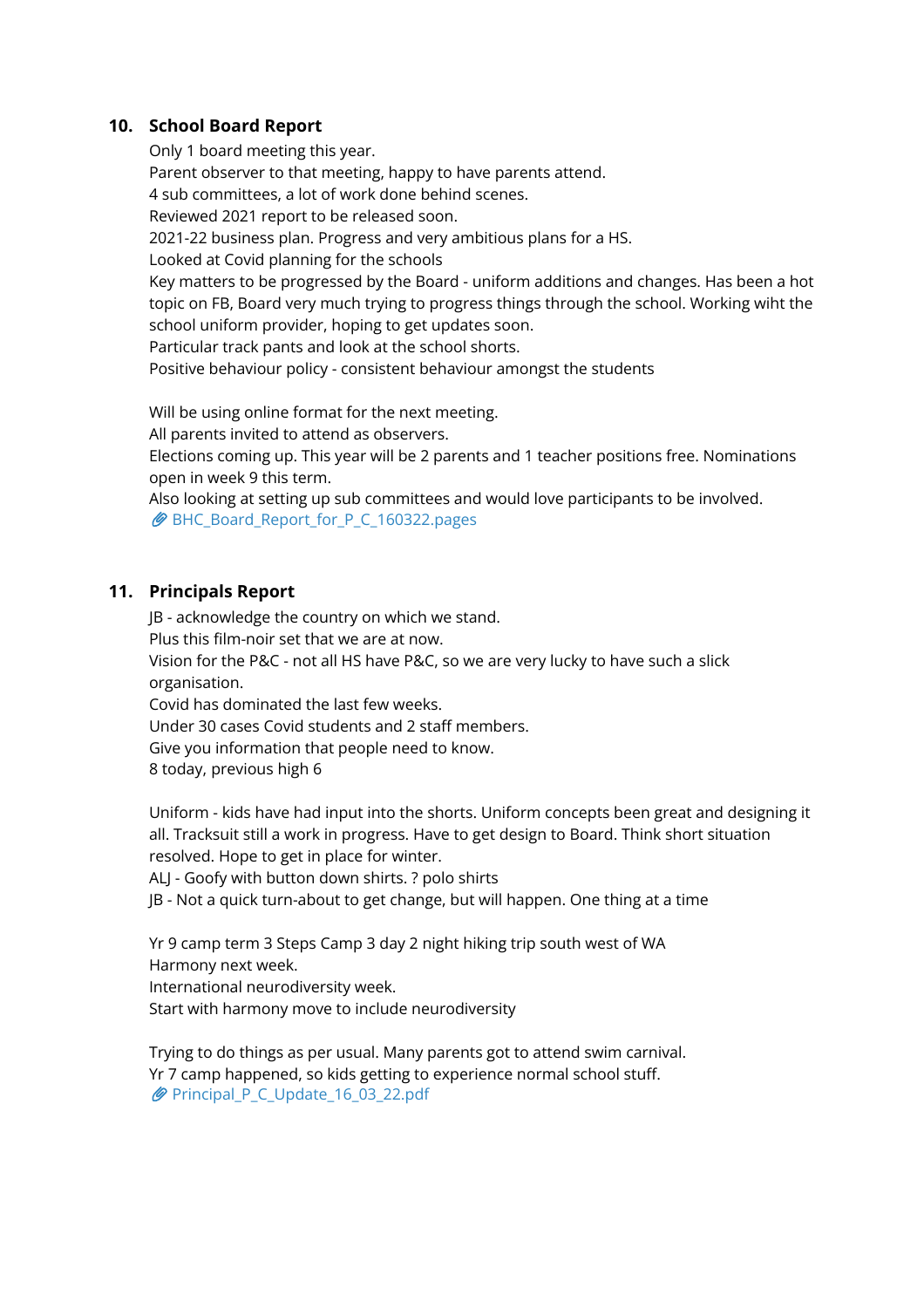#### **12. Sub-Committee Reports - no review, acceptance only**

#### **12.1. Social Media**

779 on P&C FB Grown 40+% over last year 2022.03.13 BHC P C Social Media Report.pdf

#### **12.2. Inclusion**

Zac presenting on behalf of committee. Activities have been slightly disrupted by Covid. Celebration of Learning Day - handed out fliers. Movie night some time in the future. Meet and Greet later this year. Recently met and discussed a range of topics - How can P&C help foster inclusion Outreach to school community Propose to add to future meetings - neurodivergence, adaptive and sensory challenge

Zac - propose to add Catia to sub committee Seconded Amanda Motion passed - YES

[P\\_C\\_Inclusion\\_Subcommittee\\_Report\\_March\\_2....pdf](https://s3.tidyhq.com/orgs/b5f25cff9c5e/attachments/e15cce3cde7dcd9e5a264b85a13bb551ace53a32/P_C_Inclusion_Subcommittee_Report_March_2022_%25283%2529_%25281%2529.pdf)

#### **12.3. Events**

Wayne presented: Despite COVID 2021 was a great year. Events did better than break even for the year 2021. Wine and Cheese Night was amazing. Goal is for events to be community building, not fundraising.

[Events\\_Committee\\_Report\\_AGM\\_22.pages](https://s3.tidyhq.com/orgs/b5f25cff9c5e/attachments/0d3457c96380714e8286a19f2847671ac5c6ee69/Events_Committee_Report_AGM_22.pages)

#### **12.4. Music**

Kirstin presented MPC is a group for any parents with children in selective music programme. A couple of events last year. Nothing planned for this year yet as Have a FB group if interested in getting information or asking questions. if you need to contact us look for us on FB or via the Exec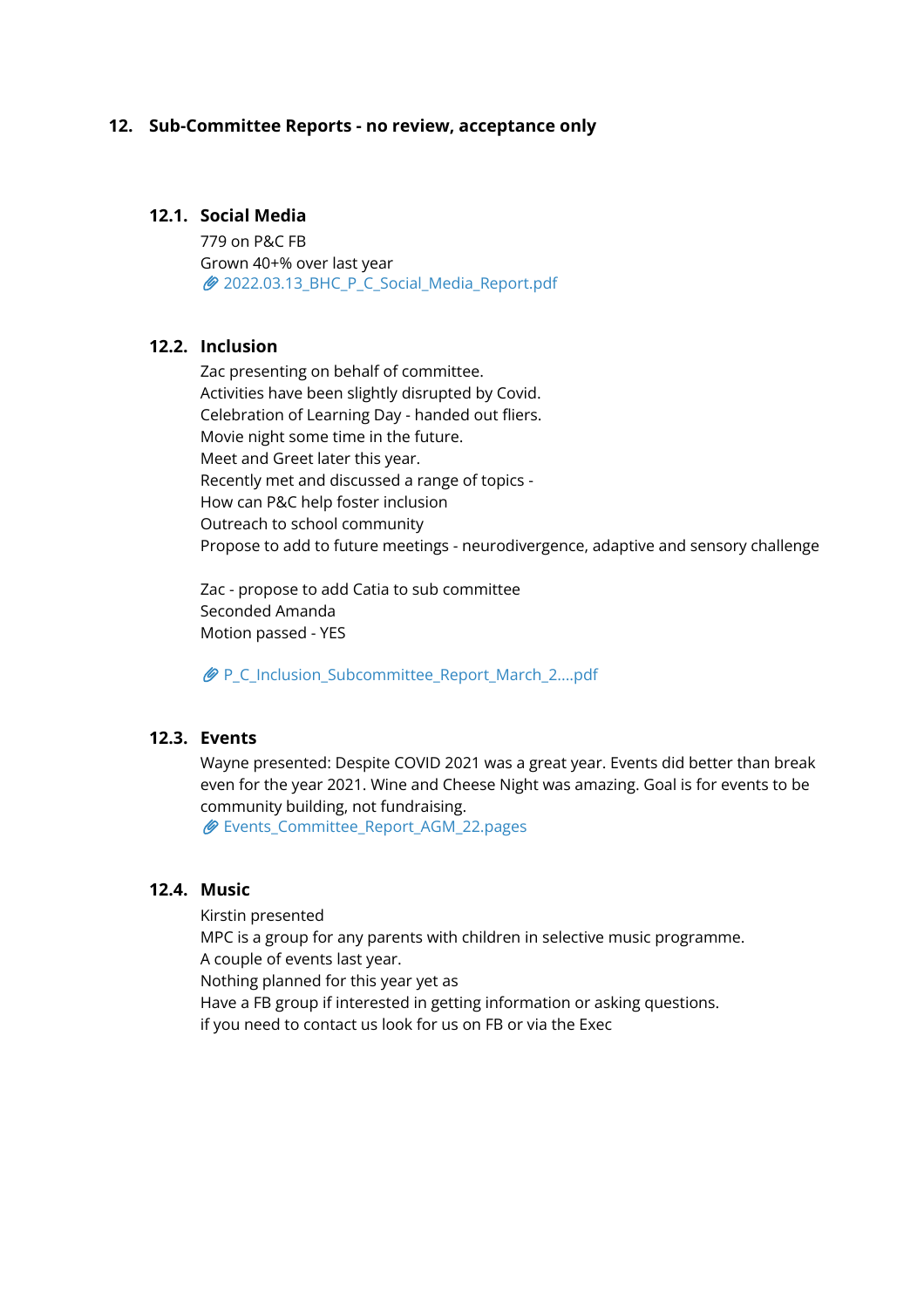#### **12.5. Fathering Project**

FP got dates suggested for the year. Canceled dads event due to covid. Sailing day for March 26th if you want to get involved. 52 members on What's App Group. [Fathering\\_Project\\_report\\_20220316.pages](https://s3.tidyhq.com/orgs/b5f25cff9c5e/attachments/9a8e66a8be8aea39a3c48185f9a7740a6a2db3ee/Fathering_Project_report_20220316.pages)

#### **13. Business Arising and General Business**

Bruce - what is the school doing for ANZAC Day?

JB - 3rd attempt . This year will be more online. service on school. extended crews will created a wreath and at the end of the day the crews will bring the wreath by flagpoles. Will be broadcast on line. Janette Steers coordinating this event

#### **13.1. Event Calendar for 2022 for final approval**

Defer to next meeting due to COVID. BHC P C Events Calendar DRAFT 2022.pdf

#### **13.2. Terms of Reference for the Sub-Committees for approval**

Part of structure for P&C is sub committees must have a ToR WD - propose motion that the ToRs be accepted Amanda seconded Passed - YES **Event Terms of Reference.pdf** [Fathering\\_Project\\_ToR.pdf](https://s3.tidyhq.com/orgs/b5f25cff9c5e/attachments/e65c2d152fc60f5f8e16d03277f9c7b977d2f6fd/Fathering_Project_ToR.pdf) [2021\\_BHC\\_Sub-Committee\\_-\\_Terms\\_of\\_Referen....pdf](https://s3.tidyhq.com/orgs/b5f25cff9c5e/attachments/9830b227eb5f5c499f999165996fb126f6481902/2021_BHC_Sub-Committee_-_Terms_of_Reference_-_Inclusion.pdf) *Music Collective ToR.pdf* [Social\\_Media\\_ToR.pdf](https://s3.tidyhq.com/orgs/b5f25cff9c5e/attachments/1ad4f7e94ba883518f976bbb9ef0f78c27a96642/Social_Media_ToR.pdf)

#### **Decision**

Motion to accept Terms of Reference for all Sub Committees - PASSED

#### **14. Next Meeting - Term 2, week 2, Wednesday, May 4**

Mtg closed 8:06pm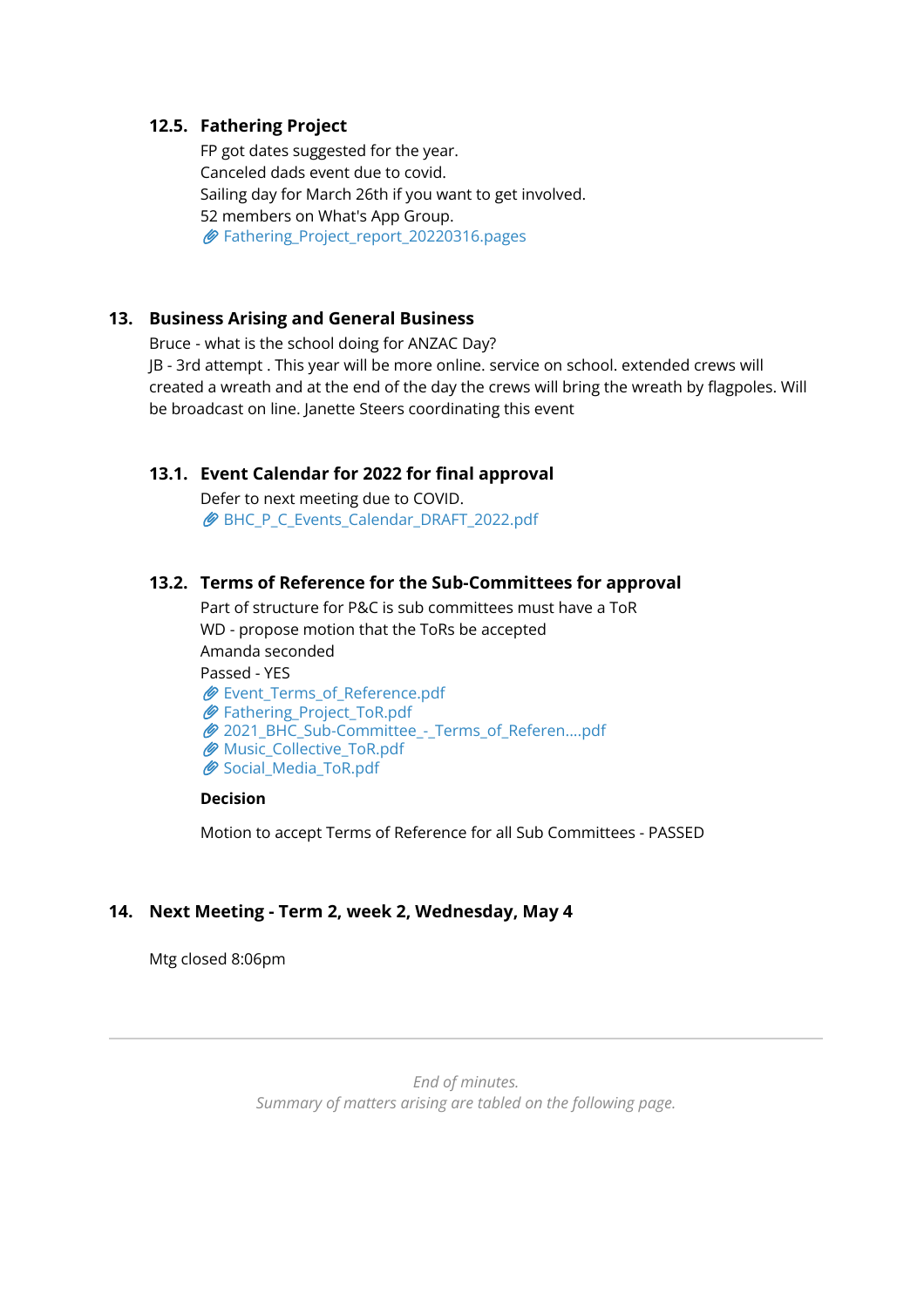## **Minutes of 220316 - BHC P&C - Annual General Meeting on 16 Mar 2022**

# Summary of Matters Arising

### **Decisions**

| Item | Decision                                                                                                                  |
|------|---------------------------------------------------------------------------------------------------------------------------|
| 4.   | Motion to accept previous minutes - passed                                                                                |
| 7.1  | Motion proposed to declare P&C solvent and approve the financials for this past year. -<br>PASSED                         |
| 7.2  | Motion proposed to accept the revised 2021 financials - PASSED                                                            |
| 7.3  | Motion to pass budget deferred to next general meeting                                                                    |
| 7.4  | Motion for contingency spending - PASSED                                                                                  |
| 9.1  | President confirmed - Wayne Dropulich                                                                                     |
| 9.2  | Vice President confirmed - Joli Mendez                                                                                    |
| 9.3  | Secretary confirmed - Paul Devine                                                                                         |
| 9.4  | Treasurer confirmed - Anthony Raykos                                                                                      |
| 9.5  | 5 Executive Committee members ran uncontested: Leonie Allison, Solmaz Beit, Mal<br>Harrison, Zac Marrow, Kirstin McGregor |
| 9.7  | Bank Account signatories confirmed: Wayne Dropulich, Joli Mendez, Anthony Raykos, Paul<br>Devine                          |
| 13.2 | Motion to accept Terms of Reference for all Sub Committees - PASSED                                                       |

## Summary of Attachments